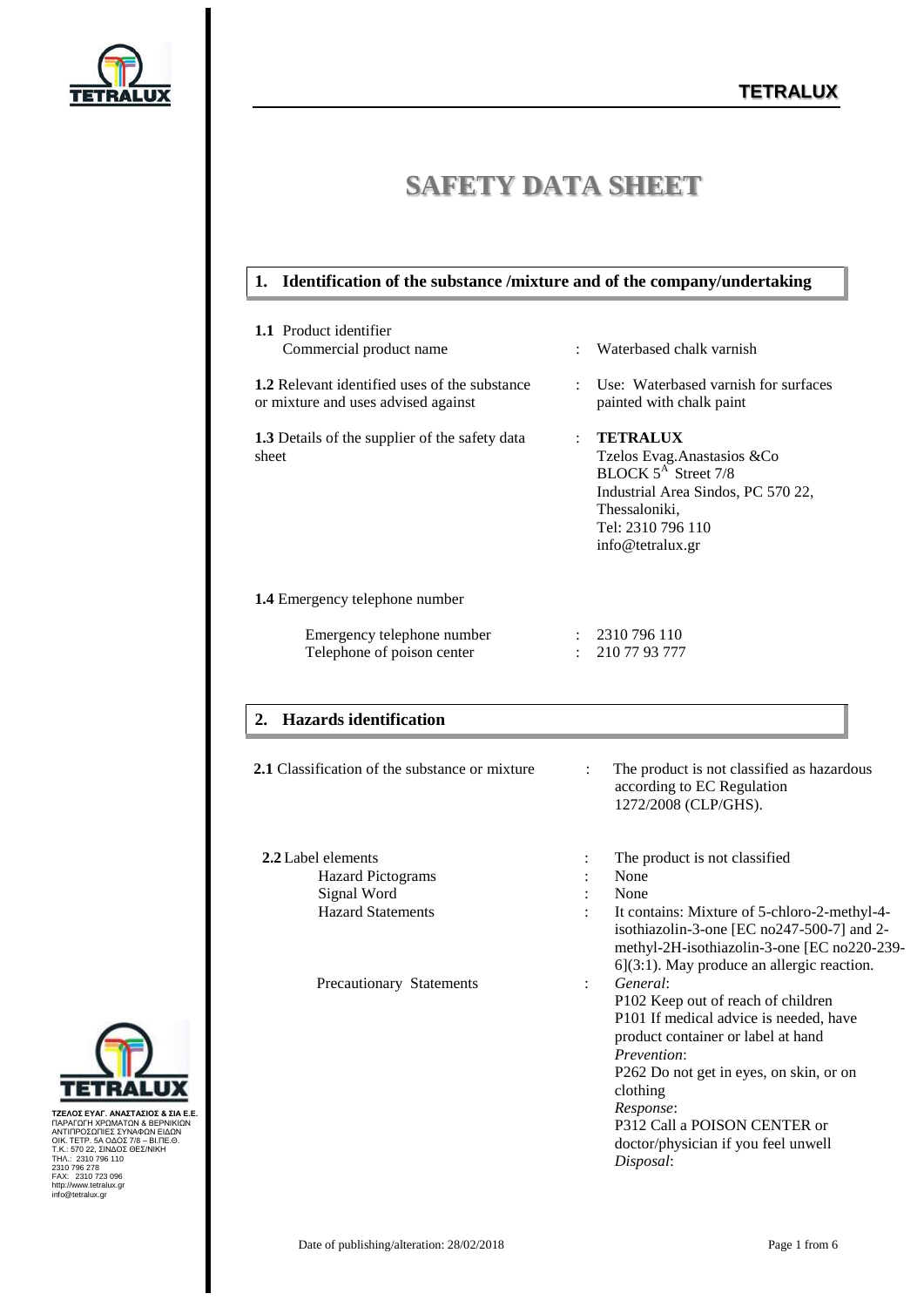

P501 Dispose of contents/container in accordance with applicable regional, national and local laws and regulations

| <b>Composition/information on ingredients</b> |  |                                                                                                                            |  |
|-----------------------------------------------|--|----------------------------------------------------------------------------------------------------------------------------|--|
| <b>3.1 Substances</b>                         |  | Not applicable for the product                                                                                             |  |
| 3.2 Mixtures                                  |  | None of the ingredients of the product classified as<br>hazardous, exceed the limits<br>mentioned to Directive 2015/830/EE |  |

### **4. First aid measures**

#### **4.1** Description of first aid measures

| Inhalation               | Remove to fresh air. Keep person warm and at<br>rest. If not breathing, if irregular<br>breathing, or respiratory arrest occurs provide<br>artificial respiration or oxygen by trained<br>Personnel. Give nothing by<br>- If<br>mouth.<br>unconscious, place in recovery position and get<br>medical advice |
|--------------------------|-------------------------------------------------------------------------------------------------------------------------------------------------------------------------------------------------------------------------------------------------------------------------------------------------------------|
| Skin contact :           | Wash skin thoroughly with soap and water or use<br>recognized skin cleanser. Do NOT use solvents or<br>thinners. If skin irritation occurs get medical<br>advice                                                                                                                                            |
| Eye contact $\therefore$ | Immediately flush eyes with running water for at<br>least 15 minutes, keeping eyelids open. If eye<br>irritation persists get medical advice                                                                                                                                                                |
| Ingestion                | If medical advice needed, have product container<br>or label at hand                                                                                                                                                                                                                                        |

**4.2** Most important symptoms and effects, both acute and delayed

Information not available

**4.3** Indication of any immediate medical attention and special treatment needed

Information not available

**5. Firefighting measures**



**ΤΖΕΛΟΣ ΕΥΑΓ. ΑΝΑΣΤΑΣΙΟΣ & ΣΙΑ<br>Ε.Ε.**<br>Ε.Ε.<br>ΑΝΤΙΠΡΟΣΩΠΙΕΣ ΣΥΝΑΦΩΝ ΕΙΔΩΝ<br>ΑΝΤΙΠΡΟΣΩΠΙΕΣ ΣΥΝΑΦΩΝ ΕΙΔΩΝ<br>ΟΙΚ. ΤΕΤΡ. 5Α ΟΔΟΣ 7/8 - ΒΙ.ΠΕ.Θ.<br>Ζ310 796 278<br>ΤΗΛ.: 2310 796 110<br>FAX: 2310 796 110<br>http://www.tetralux.gr<br>http://www.tetra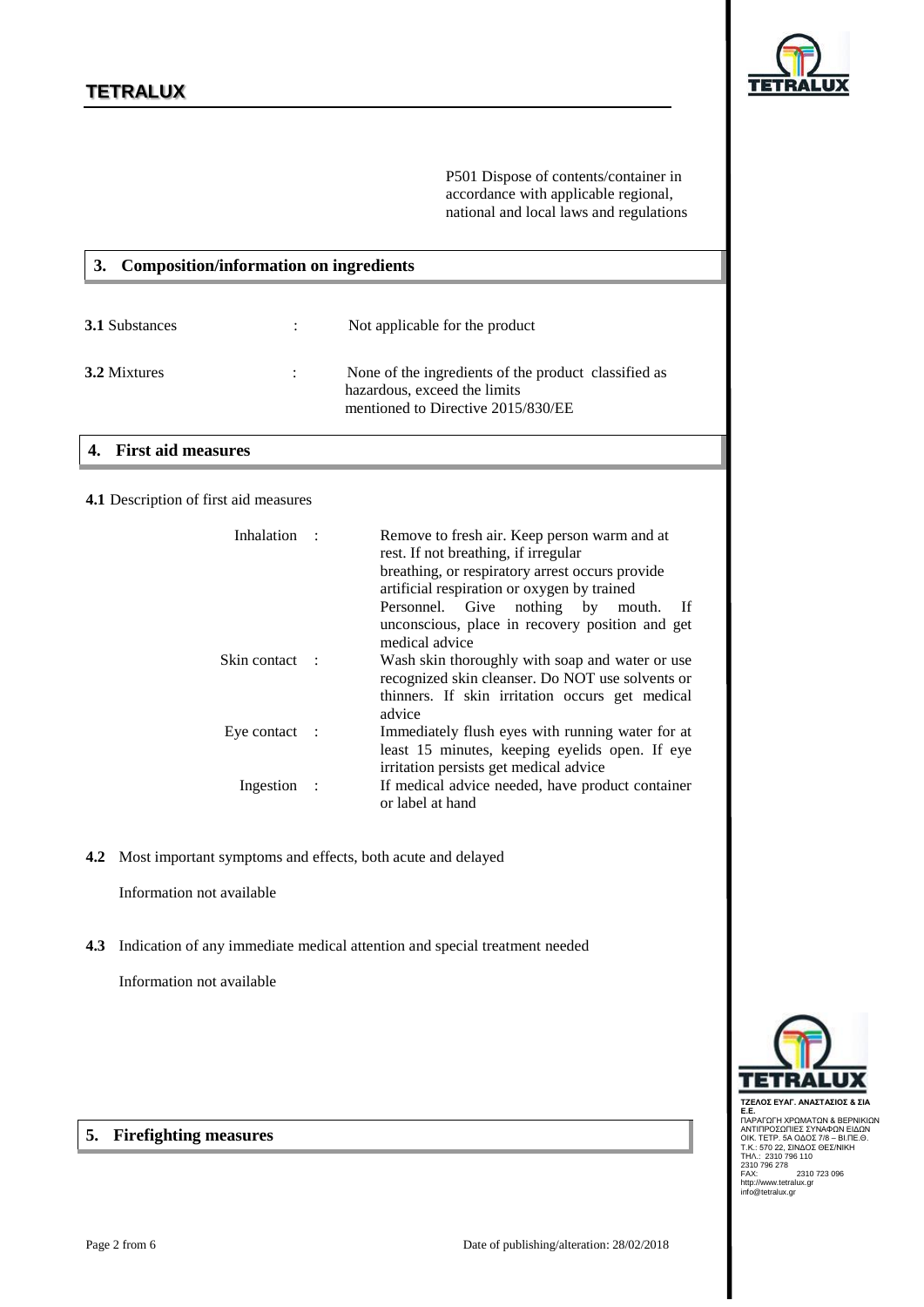

| <b>5.1</b> Extinguishing media<br>Suitable extinguishing media                    | Foam, powder, CO2, water mist                                                                                                    |  |  |
|-----------------------------------------------------------------------------------|----------------------------------------------------------------------------------------------------------------------------------|--|--|
| Extinguishing media which must<br>not be used for safety reasons                  | Water jet                                                                                                                        |  |  |
| 5.2 Special hazards arising from the substance or mixture                         |                                                                                                                                  |  |  |
| Hazardous combustion products: carbon monoxide (CO) and carbon dioxide ( $CO2$ )  |                                                                                                                                  |  |  |
| 5.3 Advice for firefighters                                                       |                                                                                                                                  |  |  |
| Wear full protective clothing and self-contained breathing apparatus              |                                                                                                                                  |  |  |
|                                                                                   |                                                                                                                                  |  |  |
| 6. Accidental release measures                                                    |                                                                                                                                  |  |  |
| <b>6.1</b> Personal precautions, protective equipment<br>and emergency procedures | Avoid breathing vapor or mist. In case<br>of release use self-contained breathing<br>apparatus                                   |  |  |
| 6.2 Environmental precautions                                                     | Prevent contamination of terrestrial<br>$\ddot{\cdot}$<br>aquatic environment. Do not allow to<br>enter drains or watercourses.  |  |  |
| 6.3 Methods and materials for containment and<br>cleaning up                      | Soak up with an appropriate absorbent<br>$\ddot{\cdot}$<br>material (sand, diatomaceous earth,<br>sawdust, etc.) and put it in a |  |  |
| <b>6.4</b> Reference to other sections                                            | closed container for safe disposal.<br>Additional information on section 8<br>$\ddot{\cdot}$<br>and 13.                          |  |  |
| 7. Handling and storage                                                           |                                                                                                                                  |  |  |
| <b>7.1</b> Precautions for safe handling                                          | Avoid contact with skin. Do not breathe<br>gas/fumes/vapor/spray. Eating, drinking<br>and smoking should be prohibited in        |  |  |



ΤΖΕΛΟΣ ΕΥΑΓ. ΑΝΑΣΤΑΣΙΟΣ & ΣΙΑ Ε.ΕΛΟΣ<br>ΠΑΡΑΓΩΓΗ ΧΡΩΜΑΤΩΝ & ΒΕΡΝΙΚΙΩΝ<br>ΑΝΤΙΠΡΟΣΩΠΙΕΣ ΣΥΝΑΦΩΝ ΕΙΔΩΝ<br>ΟΙΚ. ΤΕΤΡ. 5Α ΟΔΟΣ 78 – ΒΙ.ΠΕ.Θ.<br>Τ.Κ.: 570 22, ΣΙΝΔΟΣ ΘΕΣ/ΝΙΚΗ<br>2310 796 170<br>ΑΑΧ.: 2310 723 096<br>ΗΑΧ.: 2310 723 096<br>hiro@tetralu

**7.2** Conditions for safe storage, including any

**7.3** Specific end use :

**8. Exposure controls/personal protection**

incompatibilities

area where this material is handled, stored and processed.

from heat sources.

about other uses.

: Do not use in temperatures below  $10^{\circ}$ C and above 38°C. Store in a good ventilated and cool place. Keep away

> Except of the uses that are referred at section 1.2 there are not information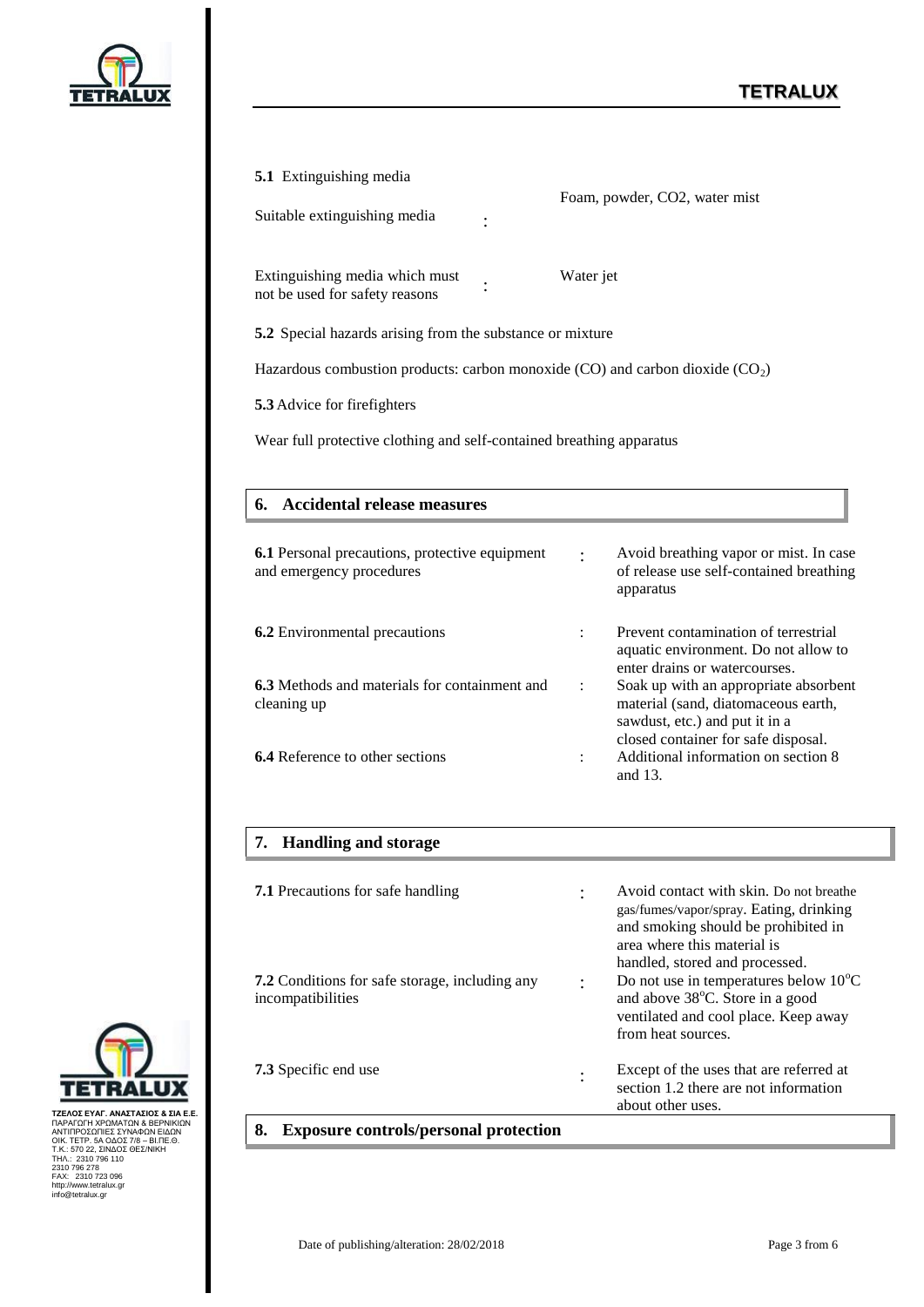

| 8.1 Control parameters                                                                         |                                             | Information not available                                                                                                                                                                                                                                                               |
|------------------------------------------------------------------------------------------------|---------------------------------------------|-----------------------------------------------------------------------------------------------------------------------------------------------------------------------------------------------------------------------------------------------------------------------------------------|
| 8.2 Exposure controls<br>Eye/face protection<br>Hand/skin protection<br>Respiratory protection | $\ddot{\cdot}$<br>$\cdot$<br>$\ddot{\cdot}$ | Use protective eye glasses<br>Use protective gloves made of<br>fluorinated rubber. Wear suitable<br>protective clothing<br>Use a gas mask filter ABEK. If<br>workers are exposed to<br>concentrations above the exposure<br>limit, they must use<br>appropriate, certified respirators. |
| 9. Physical and chemical properties                                                            |                                             |                                                                                                                                                                                                                                                                                         |
| 9.1 Information on basic physical and chemical properties                                      |                                             |                                                                                                                                                                                                                                                                                         |
| Physical state                                                                                 |                                             | Liquid                                                                                                                                                                                                                                                                                  |
| Odour                                                                                          |                                             | Specific                                                                                                                                                                                                                                                                                |
| PH.                                                                                            |                                             | 8,5-9,4                                                                                                                                                                                                                                                                                 |
| Melting/freezing point                                                                         |                                             | Not available                                                                                                                                                                                                                                                                           |
| Boiling point                                                                                  |                                             | Not available                                                                                                                                                                                                                                                                           |
| Ignition temperature (closed container)                                                        |                                             | Not available                                                                                                                                                                                                                                                                           |
| Evaporation point                                                                              |                                             | Not available                                                                                                                                                                                                                                                                           |
| <b>Explosion limits</b>                                                                        |                                             | Not available                                                                                                                                                                                                                                                                           |
| Vapor pressure $(20^{\circ} \text{ C})$                                                        |                                             | 23mPa (as water)                                                                                                                                                                                                                                                                        |
| Density $(25^{\circ} C)$                                                                       |                                             | 1,03-1,05 gr/cm <sup>3</sup>                                                                                                                                                                                                                                                            |
| Solubility in water                                                                            |                                             | Soluble                                                                                                                                                                                                                                                                                 |
| Viscosity $(25^{\circ} C)$                                                                     |                                             | 2500-3500 mPas                                                                                                                                                                                                                                                                          |
| 9.2 Other information                                                                          | $\ddot{\cdot}$                              | The maximum concentration in<br>VOCs according to Directive<br>2004/42/EC is 130g/l (2010)                                                                                                                                                                                              |

## **10. Stability and reactivity**

| <b>10.1</b> Reactivity                  | Stable under recommended storage<br>and handling conditions. |
|-----------------------------------------|--------------------------------------------------------------|
| <b>10.2</b> Chemical stability          | Keep away from oxidizing agents,<br>strong acids and alkali. |
| 10.3 Possibility of hazardous reactions | Not known                                                    |
| <b>10.4</b> Conditions to avoid         | Not known                                                    |

Category A:"e", Type: WB,



**ΤΖΕΛΟΣ ΕΥΑΓ. ΑΝΑΣΤΑΣΙΟΣ & ΣΙΑ<br>Ε.Ε.**<br>Ε.Ε.<br>ΑΝΤΙΠΡΟΣΩΠΙΕΣ ΣΥΝΑΦΩΝ ΕΙΔΩΝ<br>ΑΝΤΙΠΡΟΣΩΠΙΕΣ ΣΥΝΑΦΩΝ ΕΙΔΩΝ<br>ΟΙΚ. ΤΕΤΡ. 5Α ΟΔΟΣ 7/8 - ΒΙ.ΠΕ.Θ.<br>Ζ310 796 278<br>ΤΗΛ.: 2310 796 110<br>FAX: 2310 796 110<br>http://www.tetralux.gr<br>http://www.tetra

Interior and exterior use varnishes and woodstains finishes, including opaque

This product contains max

woodstains

129g/lVOC.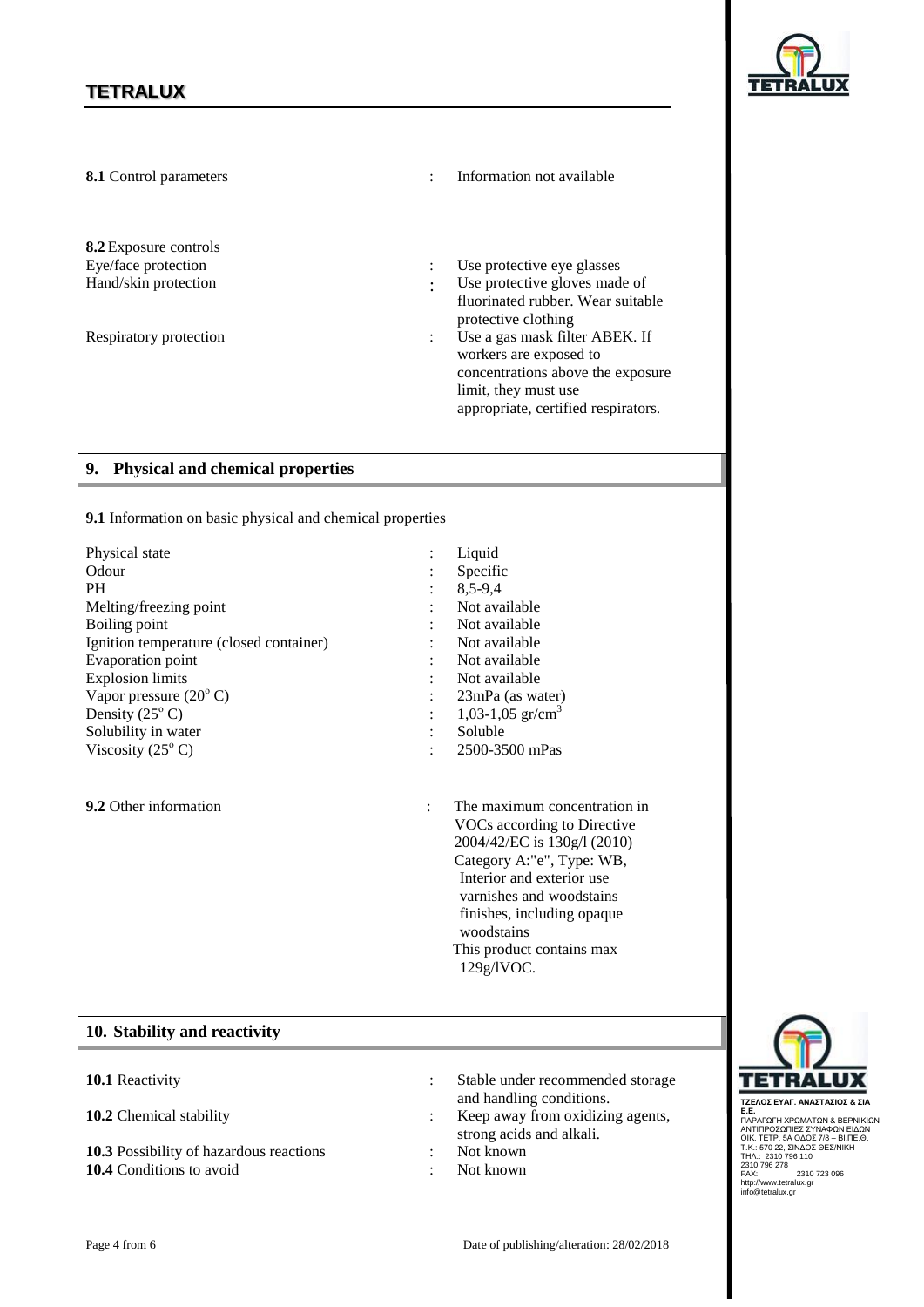

- **10.6** Hazardous decomposition products : Information not available
- **10.5** Incompatible materials : Keep away from oxidizing agents, strong acids and alkali.
	-

#### **11. Toxicological information**

Toxicological information is not available for this product.

#### **12. Ecological information**

Do not allow to enter drains or watercourses unless a chemical precipitation has be done. Waste is harmless.

#### **13. Disposal considerations**

Observe local regulations. Dispose of according to regulations by incineration in a special waste incinerator.

#### **14. Transport information**

Road ADR/RID/GGVS/GGVE Valuation : Not regulated

Transport by sea IMDG

Valuation : Not regulated

Air transport ICAO/IATA Valuation : Not regulated



ΤΖΕΛΟΣ ΕΥΑΓ. ΑΝΑΣΤΑΣΙΟΣ & ΣΙΑ Ε.ΕΛΟΣ<br>ΠΑΡΑΓΩΓΗ ΧΡΩΜΑΤΩΝ & ΒΕΡΝΙΚΙΩΝ<br>ΑΝΤΙΠΡΟΣΩΠΙΕΣ ΣΥΝΑΦΩΝ ΕΙΔΩΝ<br>ΟΙΚ. ΤΕΤΡ. 5Α ΟΔΟΣ 78 – ΒΙ.ΠΕ.Θ.<br>Τ.Κ.: 570 22, ΣΙΝΔΟΣ ΘΕΣ/ΝΙΚΗ<br>2310 796 170<br>ΑΑΧ.: 2310 723 096<br>ΗΑΧ.: 2310 723 096<br>hiro@tetralu